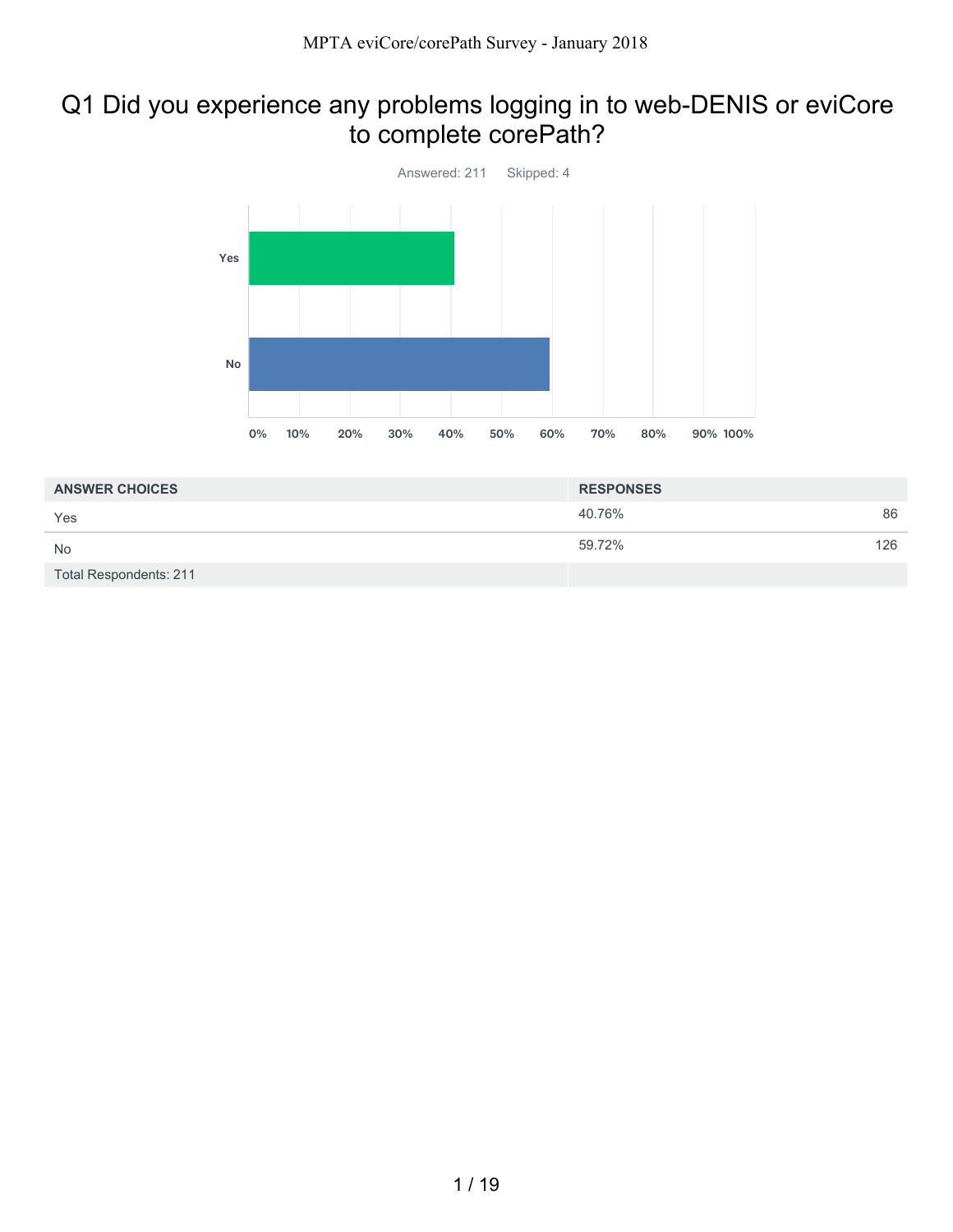# Q2 Did you have to enter patient and provider demographic information that eviCore should already have?



| <b>ANSWER CHOICES</b>         | <b>RESPONSES</b> |     |
|-------------------------------|------------------|-----|
| Yes                           | 60.66%           | 128 |
| <b>No</b>                     | 39.34%           | 83  |
| <b>Total Respondents: 211</b> |                  |     |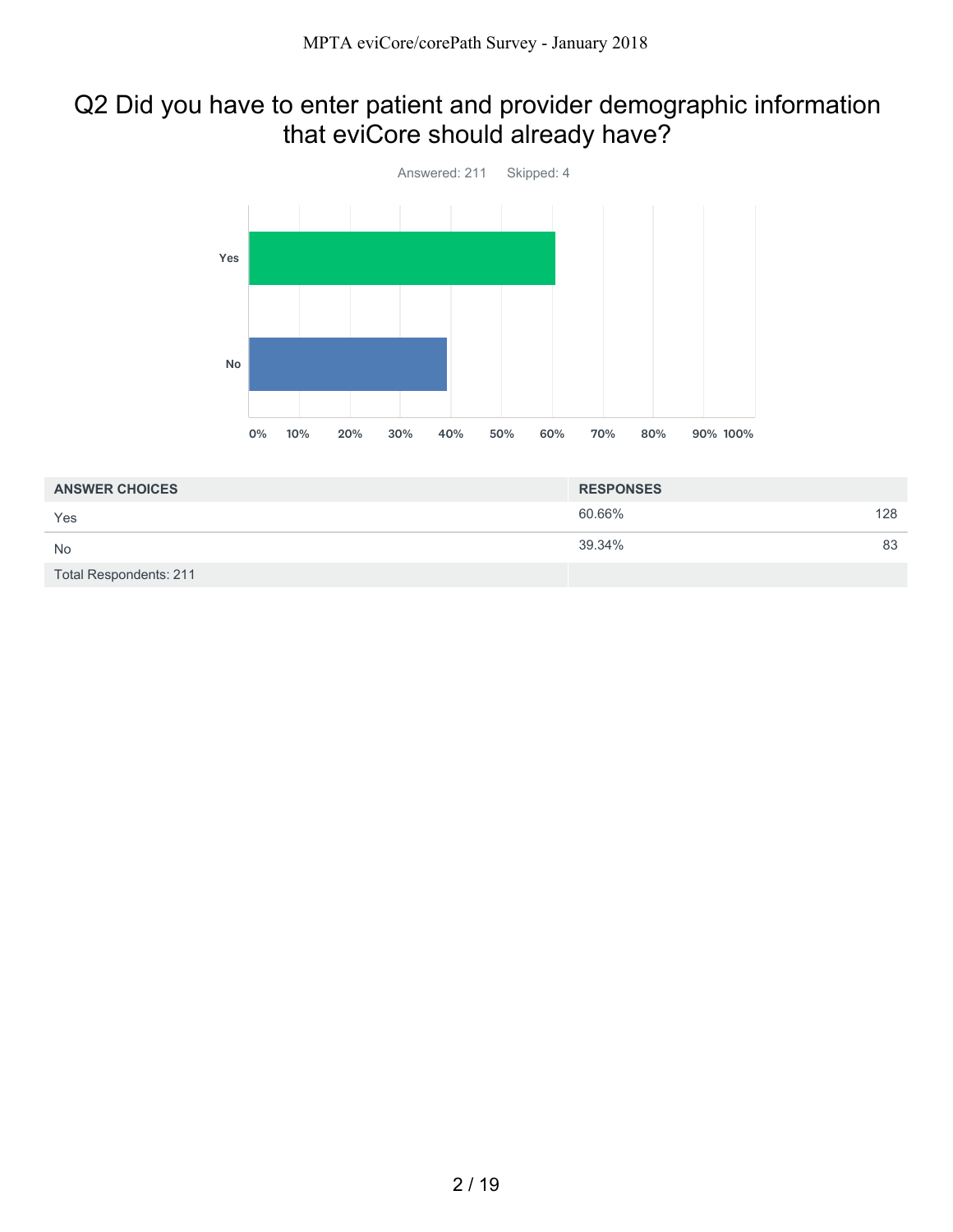#### Q3 Was your support staff able to enter the authorization form data without PT assistance? (i.e. could the requested information be completed without the skills of the PT to interpret and enter the appropriate data)



| <b>ANSWER CHOICES</b>         | <b>RESPONSES</b> |     |
|-------------------------------|------------------|-----|
| Yes                           | 24.41%           | 52  |
| <b>No</b>                     | 75.59%           | 161 |
| <b>Total Respondents: 213</b> |                  |     |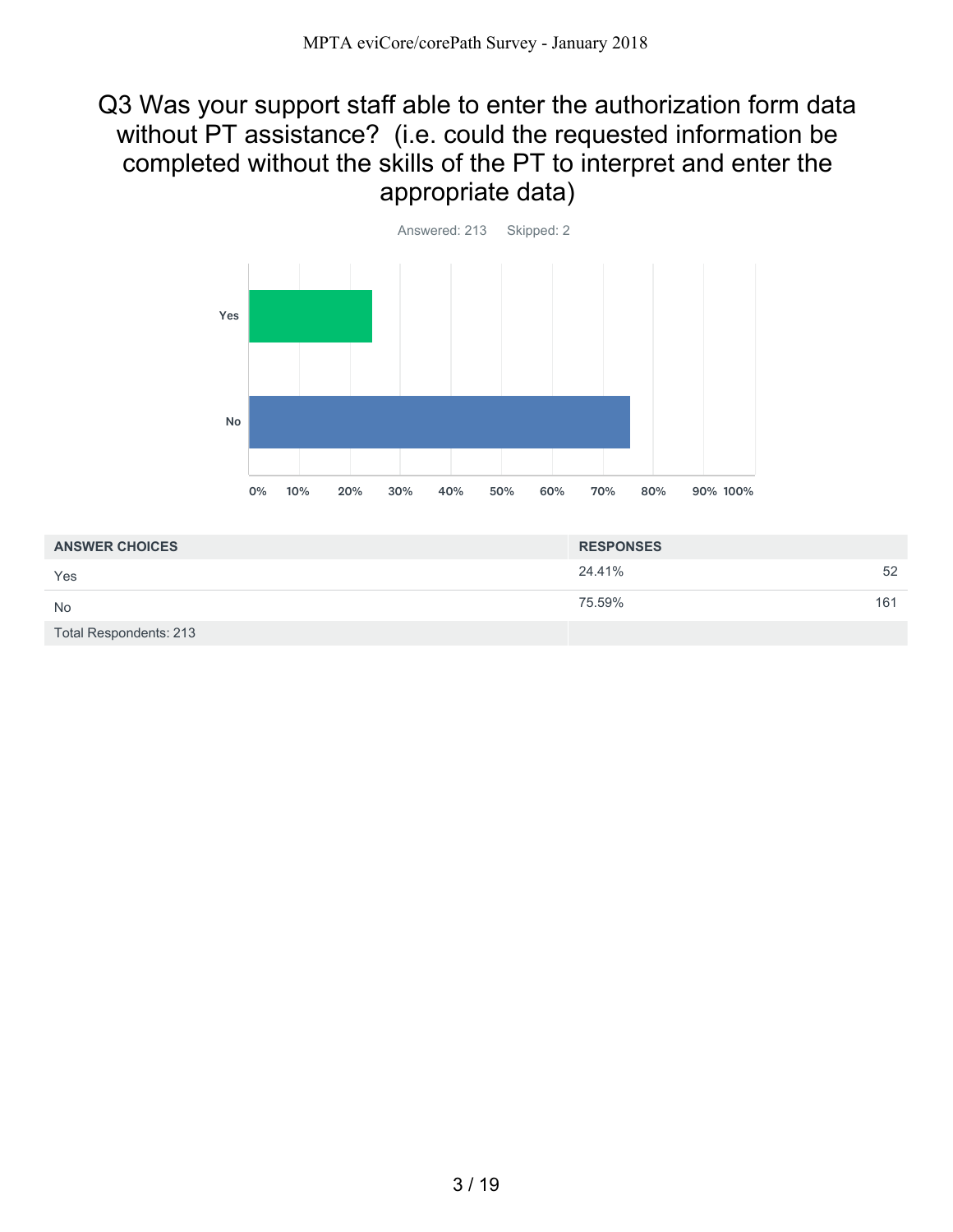Q4 We would like to know how long it takes you to complete the INITIAL authorization, but recognize that not all cases are the same. Therefore, we would like to know how often each of the time ranges below reflects the amount of time it takes you to complete the INITIAL authorization.



|                         | <b>MOST OFTEN</b> | <b>FREQUENTLY</b> | <b>SOMETIMES</b> | <b>RARELY</b> | <b>TOTAL</b> | <b>WEIGHTED AVERAGE</b> |
|-------------------------|-------------------|-------------------|------------------|---------------|--------------|-------------------------|
| Less than 10 minutes    | 43.88%<br>61      | 17.99%<br>25      | 19.42%<br>27     | 18.71%<br>26  | 139          | 2.87                    |
| 11-20 minutes           | 48.65%<br>72      | 16.89%<br>25      | 27.70%<br>41     | 6.76%<br>10   | 148          | 3.07                    |
| 21-30 minutes           | 20.56%<br>22      | 22.43%<br>24      | 31.78%<br>34     | 25.23%<br>27  | 107          | 2.38                    |
| Greater than 30 minutes | 11.21%<br>13      | $10.34\%$<br>12   | 17.24%<br>20     | 61.21%        | 116          | 1.72                    |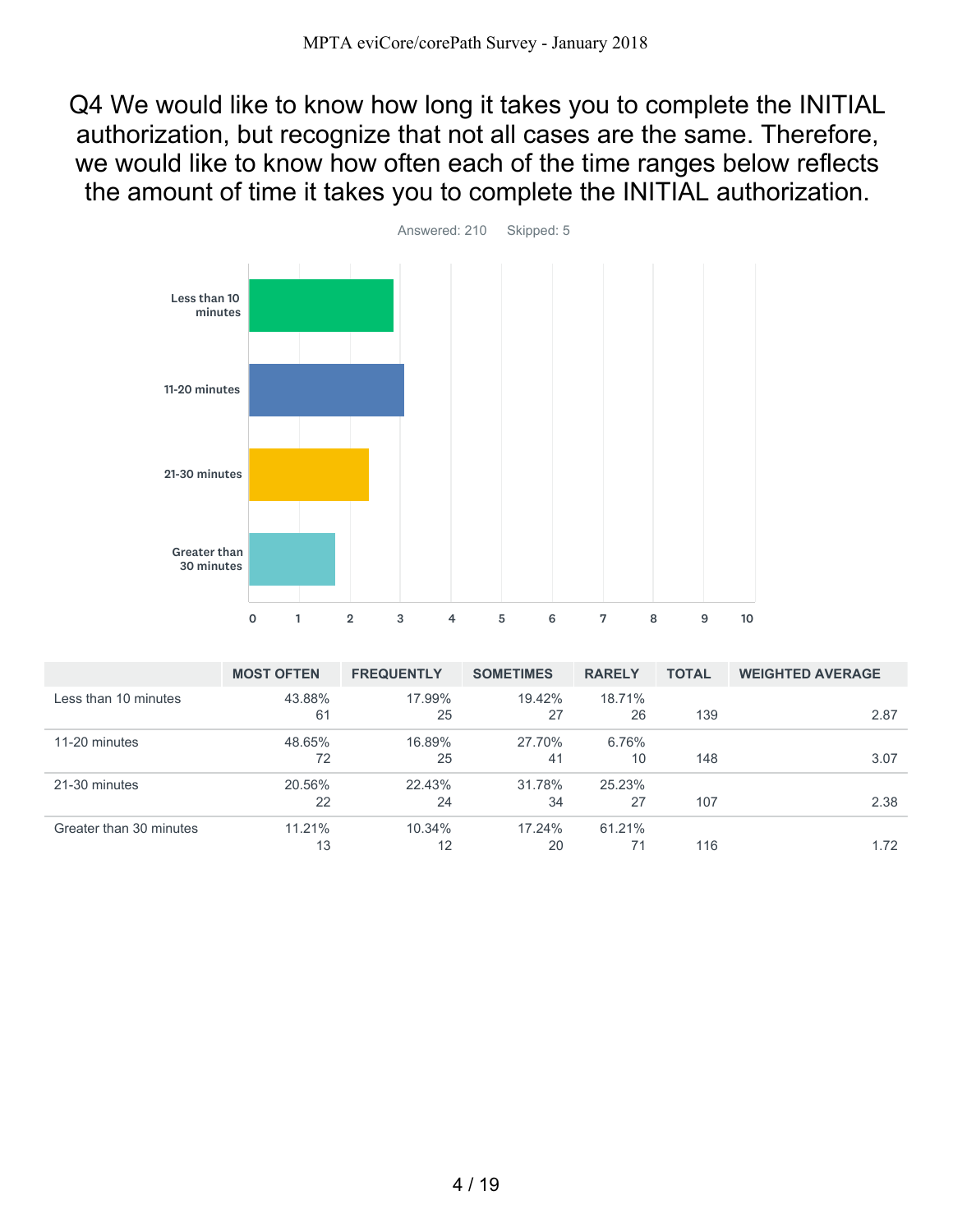### Q5 How many visits are typically authorized in the INITIAL authorization period for post-surgical patients?



| <b>ANSWER CHOICES</b>         | <b>RESPONSES</b> |     |
|-------------------------------|------------------|-----|
| $0-6$                         | 53.33%           | 112 |
| $7 - 9$                       | 22.86%           | 48  |
| $10 - 12$                     | 14.29%           | 30  |
| $13 - 15$                     | 2.38%            | 5   |
| Greater than 15               | 11.43%           | 24  |
| <b>Total Respondents: 210</b> |                  |     |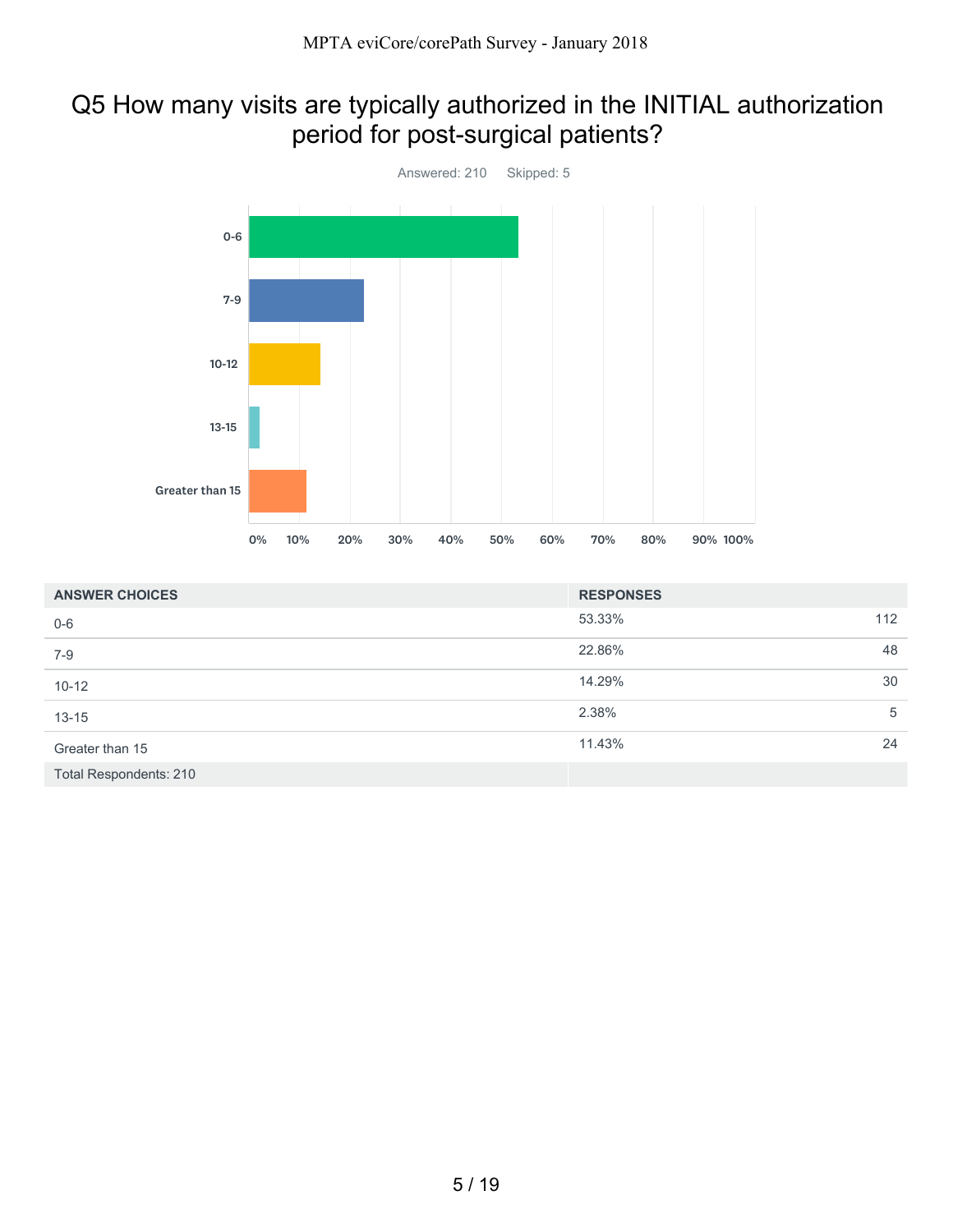### Q6 How many visits are typically authorized in the INITIAL authorization period for non-surgical patients?



| <b>ANSWER CHOICES</b>         | <b>RESPONSES</b> |     |
|-------------------------------|------------------|-----|
| $0-6$                         | 76.06%           | 162 |
| $7-9$                         | 13.62%           | 29  |
| $10 - 12$                     | 2.82%            | 6   |
| $13 - 15$                     | 0.94%            | 2   |
| Greater than 15               | 10.33%           | 22  |
| <b>Total Respondents: 213</b> |                  |     |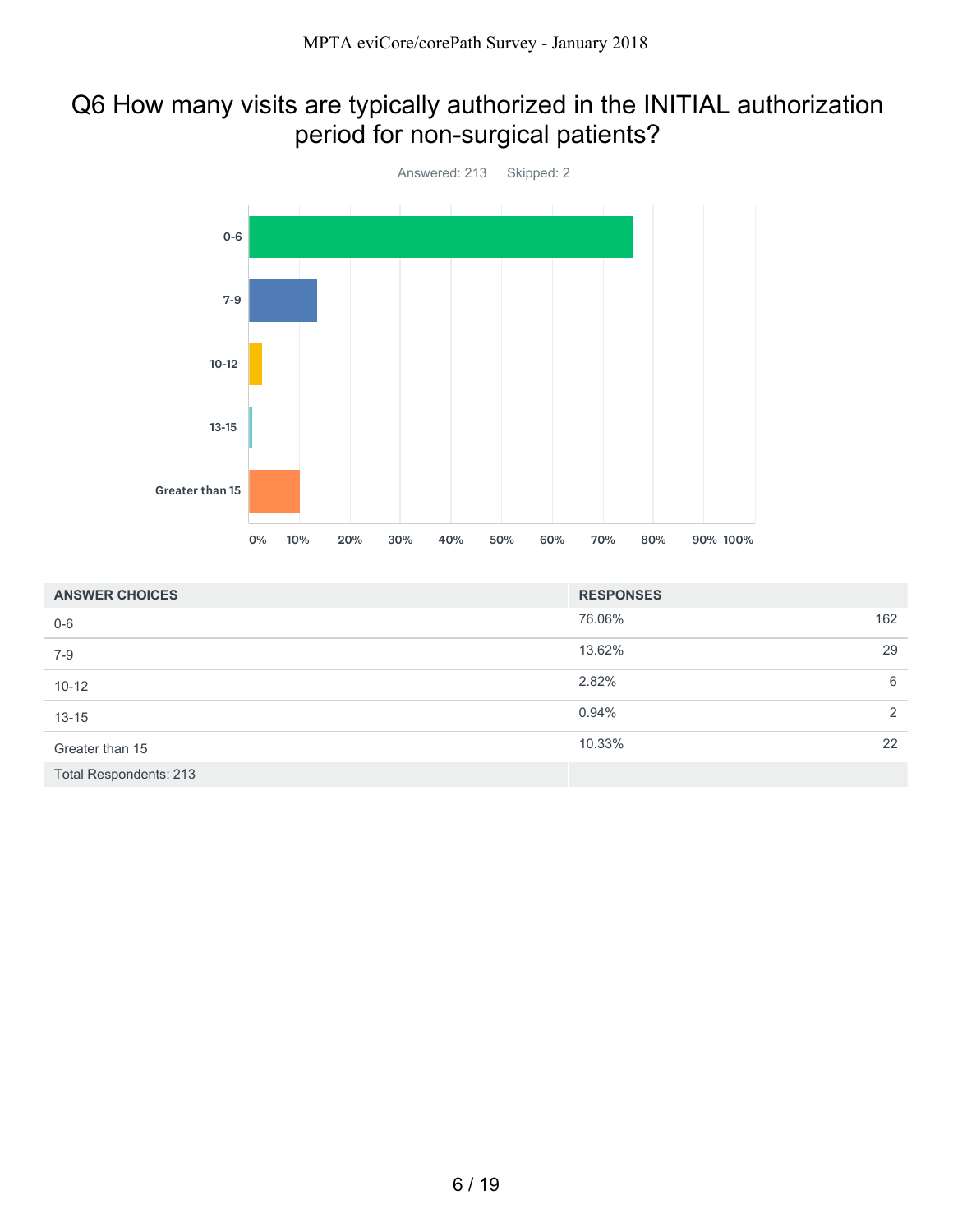## Q7 How frequently was the number of requested visits granted on the INITIAL authorization?



| <b>ANSWER CHOICES</b>                 | <b>RESPONSES</b> |    |
|---------------------------------------|------------------|----|
| Almost Always (90-100% of the time)   | 31.13%           | 66 |
| Most of the time (70-89% of the time) | 18.87%           | 40 |
| Some of the time (50-69% of the time) | 11.32%           | 24 |
| Rarely (<50% of the time)             | 38.68%           | 82 |
| Total Respondents: 212                |                  |    |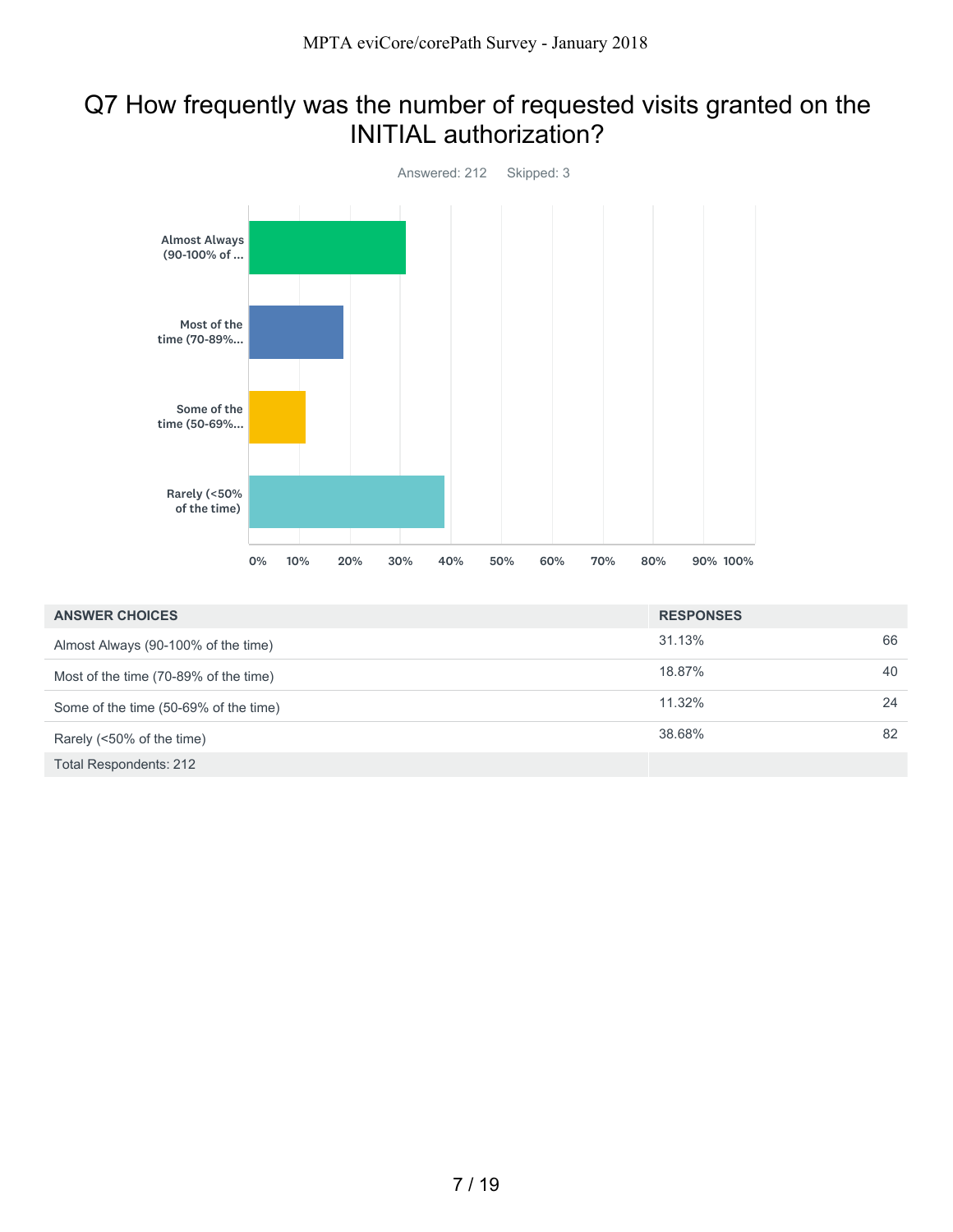# Q8 On average, how many days does it take to get a response on your INITIAL authorization request?



| <b>ANSWER CHOICES</b>  | <b>RESPONSES</b> |    |
|------------------------|------------------|----|
| Less than one day      | 30.05%           | 64 |
| 1-2 days               | 37.09%           | 79 |
| 2-3 days               | 26.29%           | 56 |
| Greater than 3 days    | 8.45%            | 18 |
| Total Respondents: 213 |                  |    |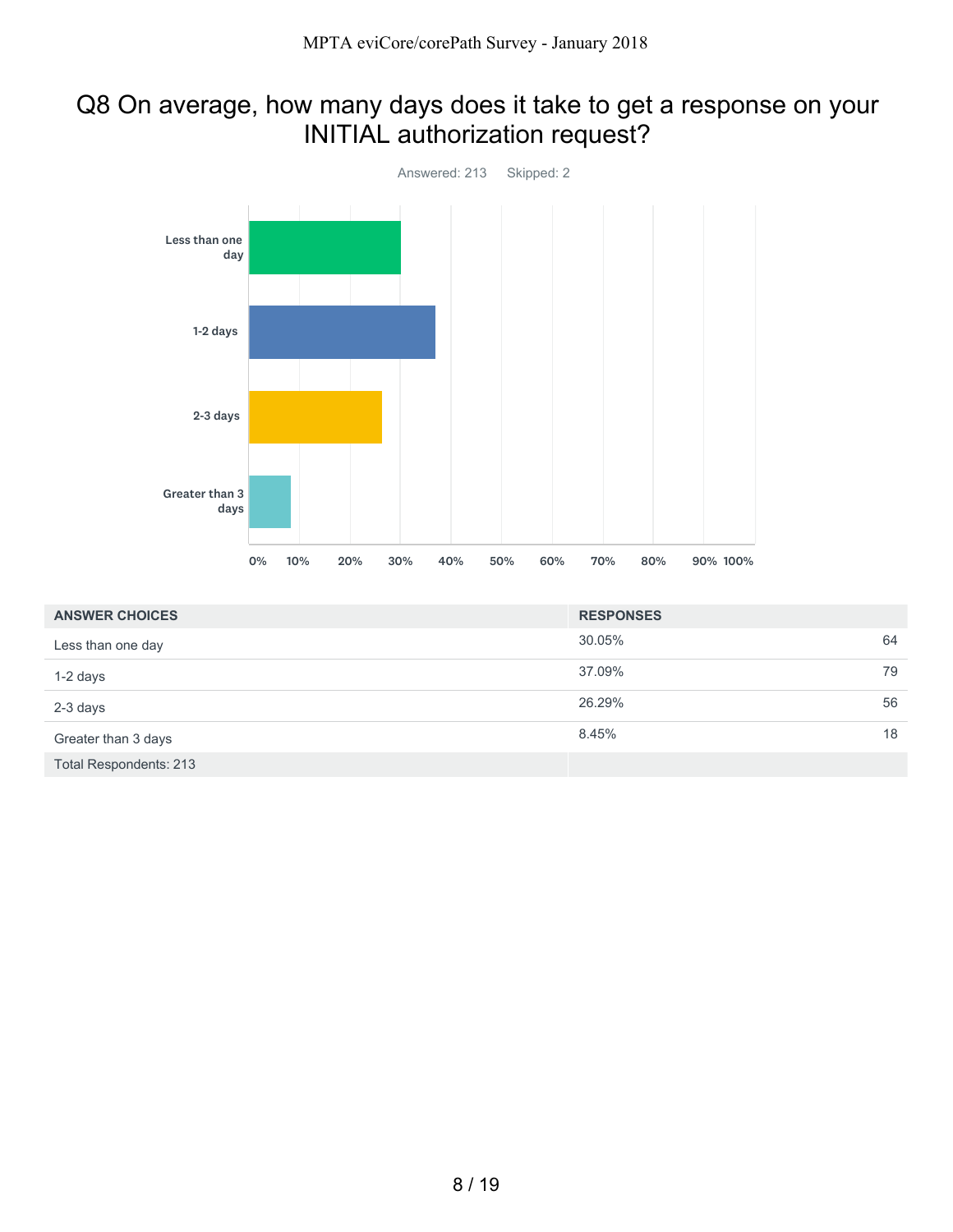Q9 We would like to know how long it takes you to complete the SECOND authorization, but recognize that not all cases are the same. Therefore, we would like to know how often each of the time ranges below reflects the amount of time it takes you to complete the SECOND authorization request.



|                         | <b>MOST OFTEN</b> | <b>FREQUENTLY</b> | <b>SOMETIMES</b> | <b>RARELY</b> | <b>TOTAL</b> | <b>WEIGHTED AVERAGE</b> |
|-------------------------|-------------------|-------------------|------------------|---------------|--------------|-------------------------|
| Less than 10 minutes    | 30.16%            | 15.87%            | 26.19%           | 27.78%        |              |                         |
|                         | 38                | 20                | 33               | 35            | 126          | 2.48                    |
| 11-20 minutes           | 61.18%            | 21.05%            | 11.18%           | 6.58%         |              |                         |
|                         | 93                | 32                | 17               | 10            | 152          | 3.37                    |
| 21-30 minutes           | 13.91%            | 28.70%            | 37.39%           | 20.00%        |              |                         |
|                         | 16                | 33                | 43               | 23            | 115          | 2.37                    |
| Greater than 30 minutes | 15.79%            | 5.26%             | 21.05%           | 57.89%        |              |                         |
|                         | 15                | 5                 | 20               | 55            | 95           | 1.79                    |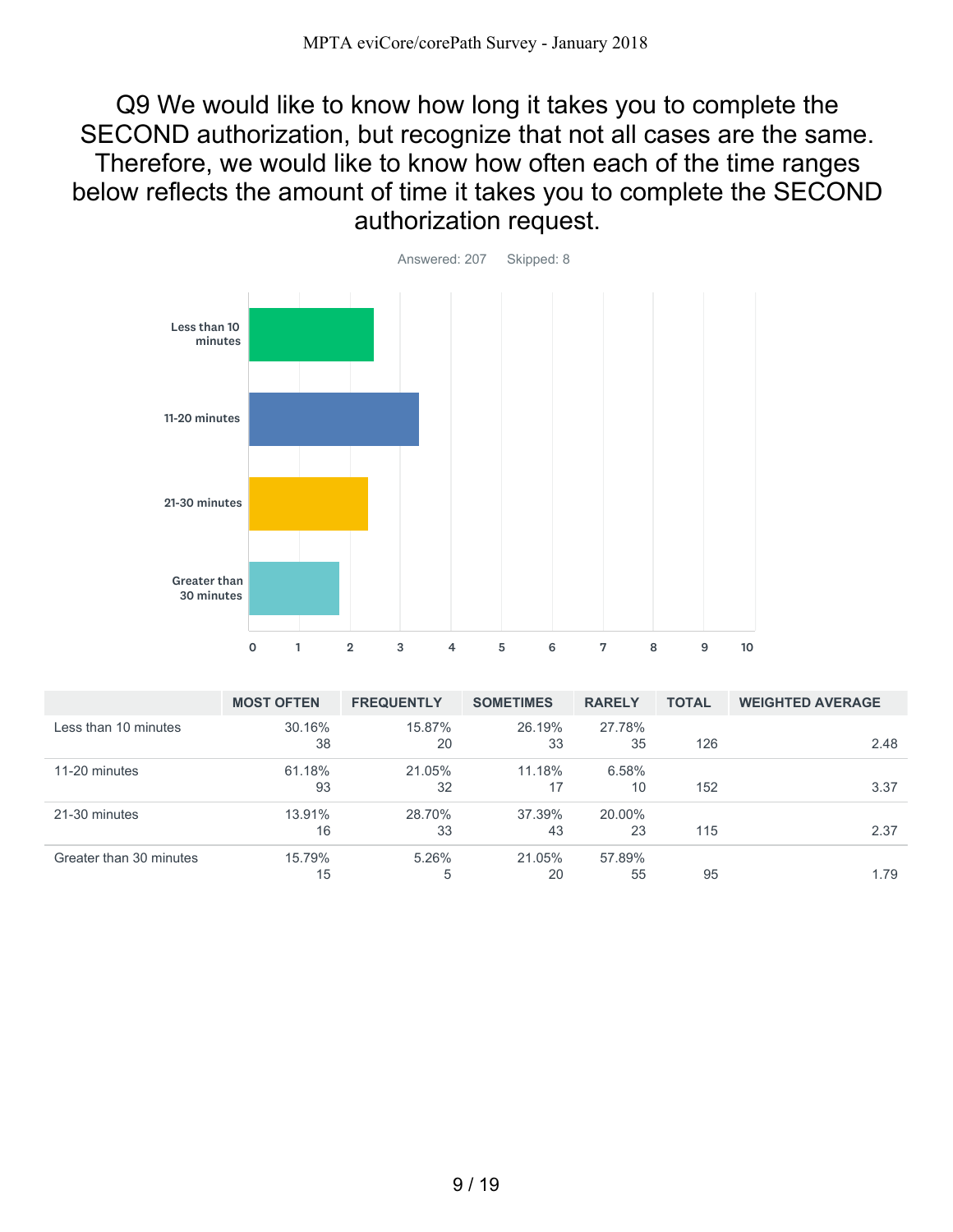### Q10 Do the OUTCOME MEASURES on the SECOND authorization form reflect the individual patient's condition and adequately reflect the need for medically necessary services?



| <b>ANSWER CHOICES</b>  | <b>RESPONSES</b> |     |
|------------------------|------------------|-----|
| Yes                    | 39.02%           | 80  |
| <b>No</b>              | 62.93%           | 129 |
| Total Respondents: 205 |                  |     |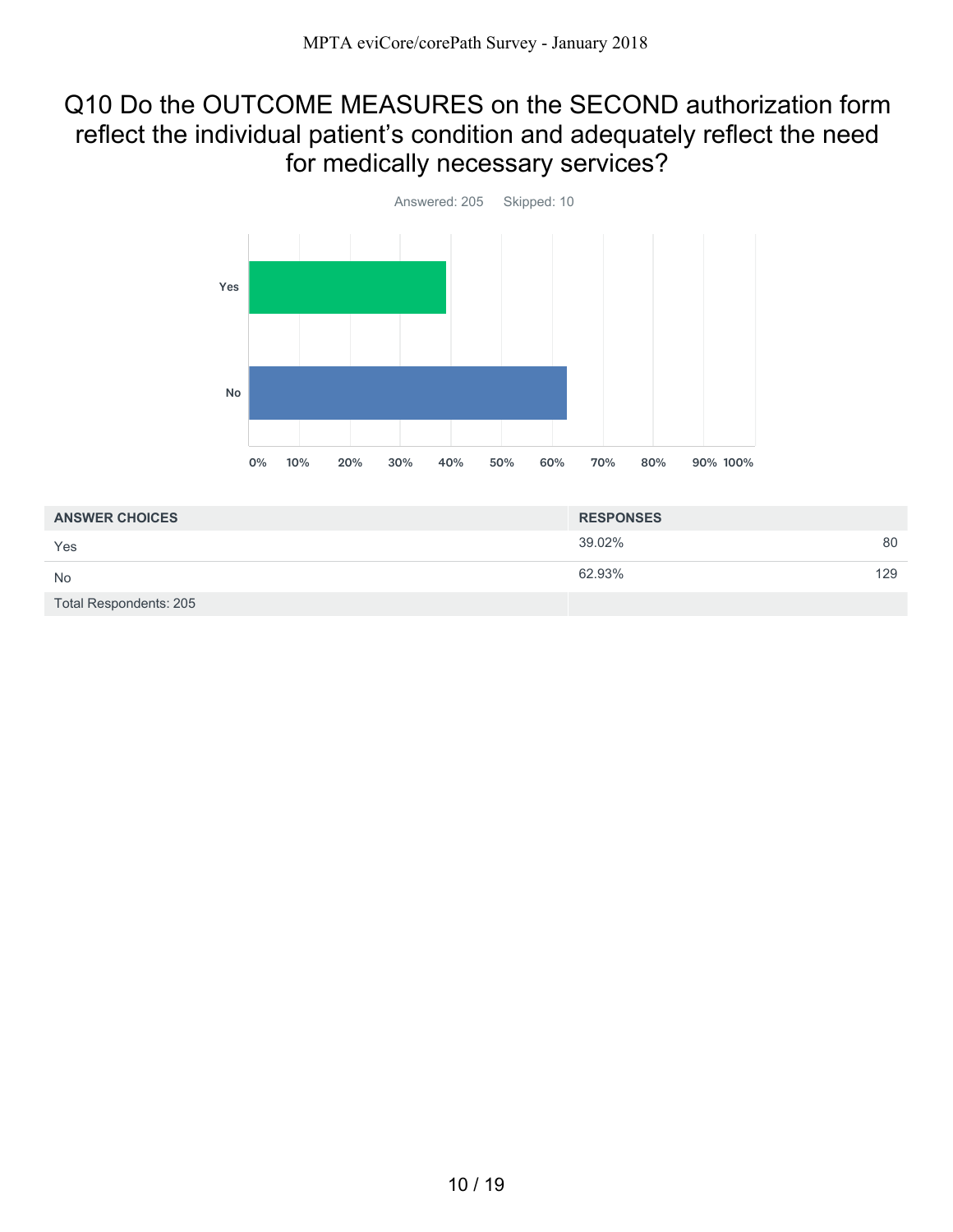# Q11 How many visits are typically authorized in the SECOND authorization period?



| <b>ANSWER CHOICES</b>         | <b>RESPONSES</b> |     |
|-------------------------------|------------------|-----|
| $1 - 3$                       | 41.06%           | 85  |
| $4-6$                         | 50.72%           | 105 |
| $7-9$                         | 6.76%            | 14  |
| Greater than 9                | 6.76%            | 14  |
| <b>Total Respondents: 207</b> |                  |     |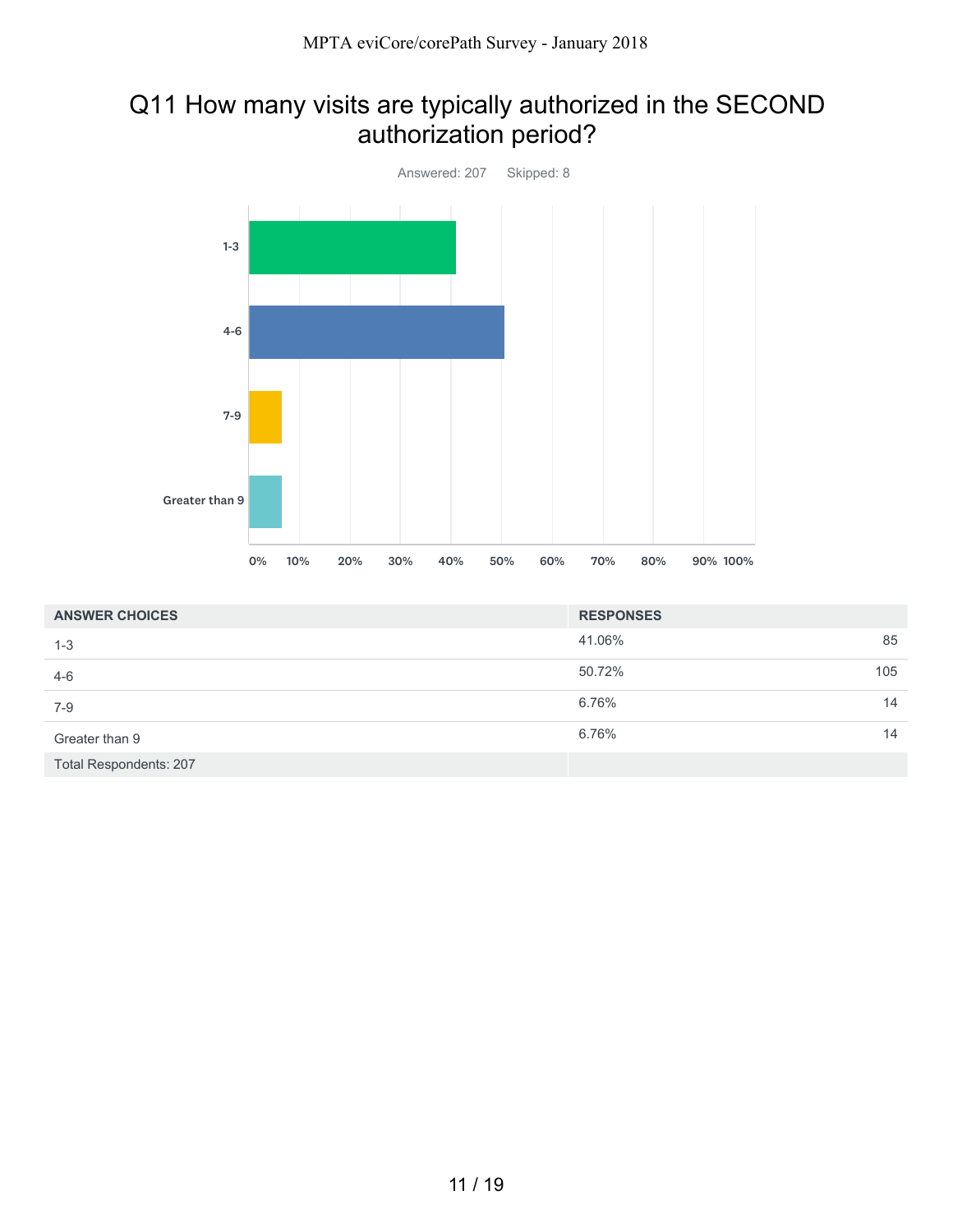## Q12 How frequently was the number of requested visits granted on the SECOND authorization?



| <b>ANSWER CHOICES</b>                 | <b>RESPONSES</b> |    |
|---------------------------------------|------------------|----|
| Almost Always (90-100% of the time)   | 17.87%           | 37 |
| Most of the time (70-89% of the time) | 22.22%           | 46 |
| Some of the time (50-69% of the time) | 23.67%           | 49 |
| Rarely (<50% of the time)             | 36.23%           | 75 |
| Total Respondents: 207                |                  |    |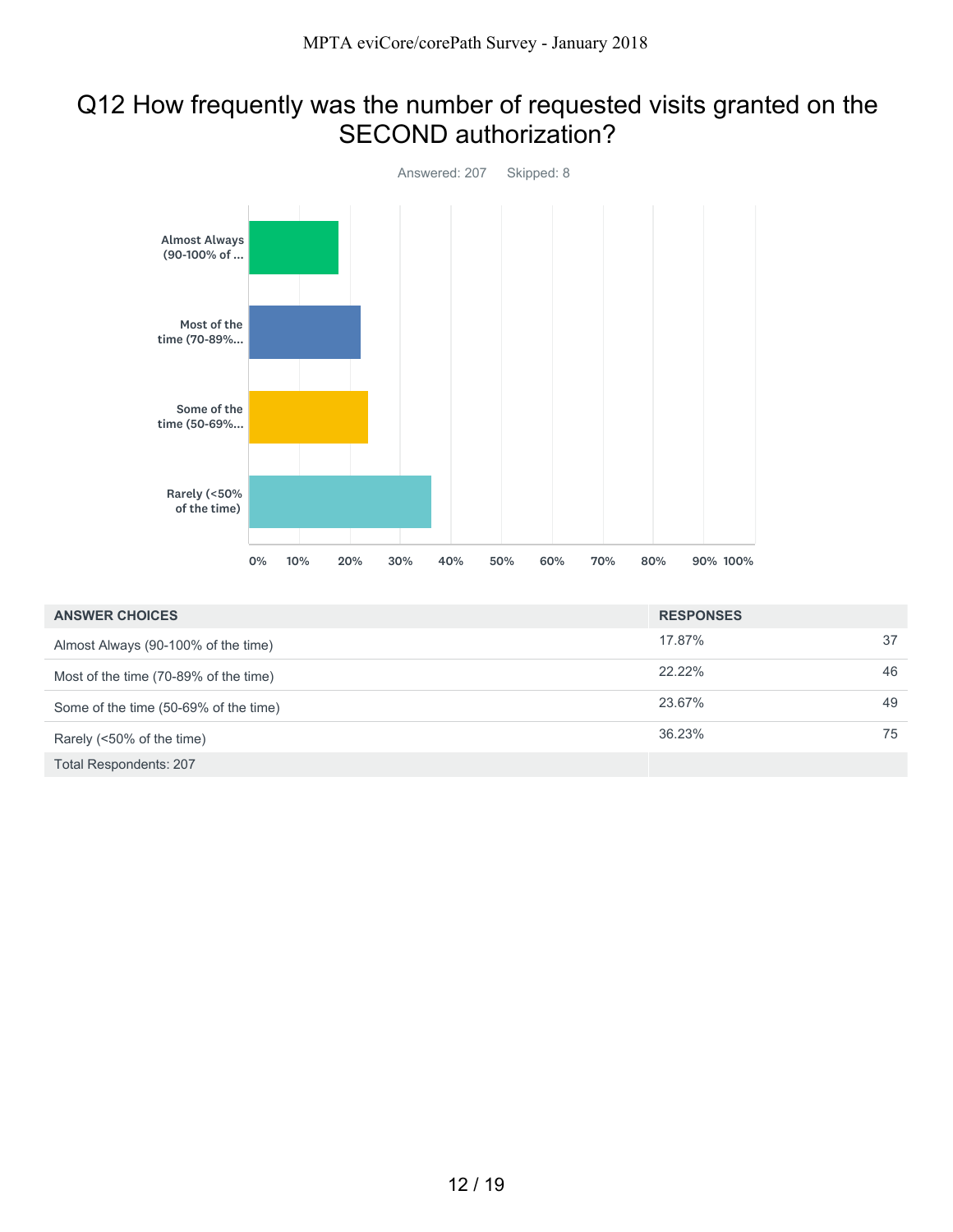# Q13 On average how many days does it take to get a response to your SECOND authorization request?



| <b>ANSWER CHOICES</b>         | <b>RESPONSES</b> |    |
|-------------------------------|------------------|----|
| Less than one day             | 13.04%           | 27 |
| 1-2 days                      | 37.20%           | 77 |
| 2-3 days                      | 43.00%           | 89 |
| Greater than 3 days           | 8.70%            | 18 |
| <b>Total Respondents: 207</b> |                  |    |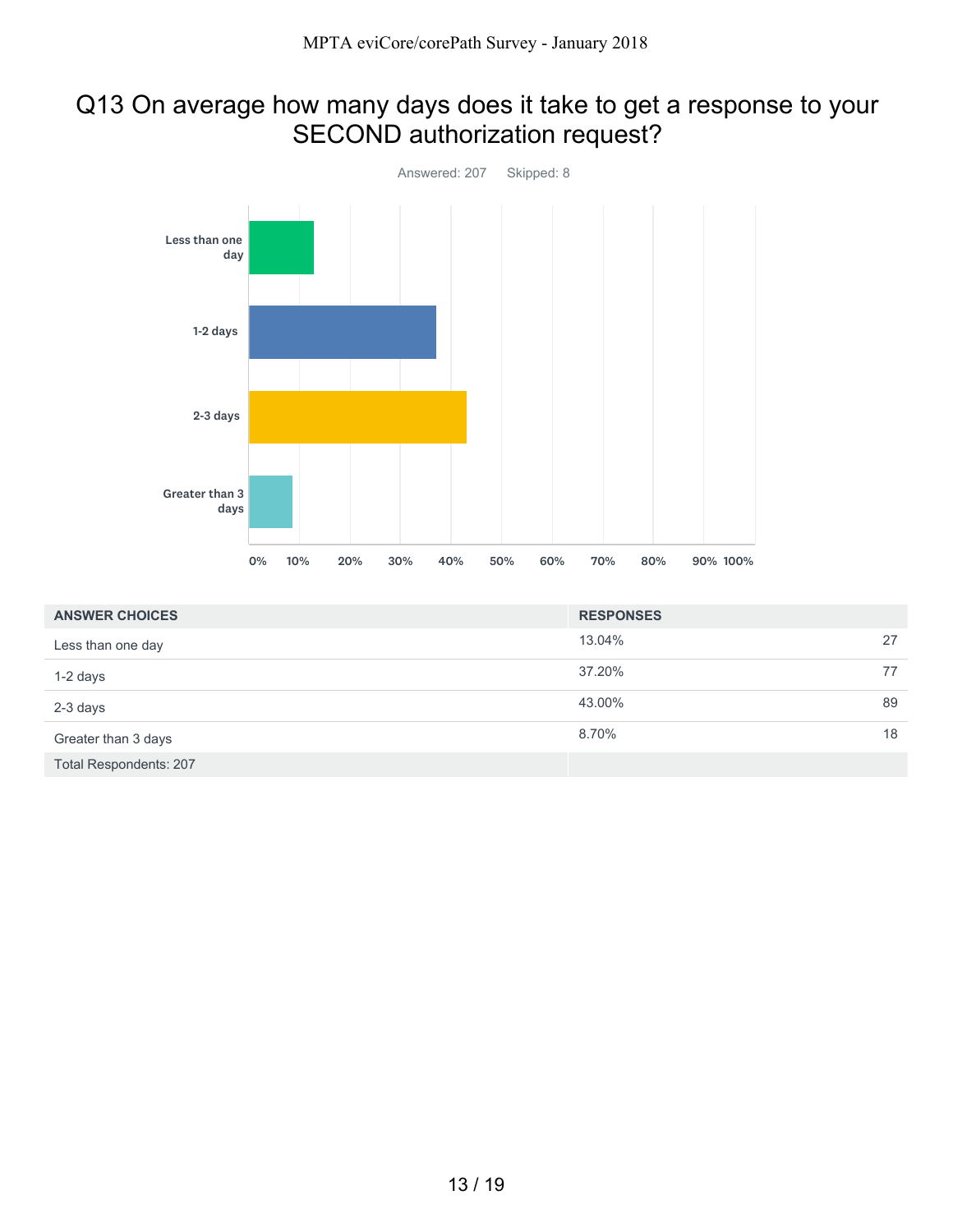#### Q14 In your assessment, are authorizations under corePath more consistent with your clinical judgement, the patient's severity, and skilled need for physical therapy compared to the original eviCore program rolled out in 2017?



| <b>ANSWER CHOICES</b>         | <b>RESPONSES</b> |     |
|-------------------------------|------------------|-----|
| Yes                           | 30.54%           | 62  |
| <b>No</b>                     | 70.94%           | 144 |
| <b>Total Respondents: 203</b> |                  |     |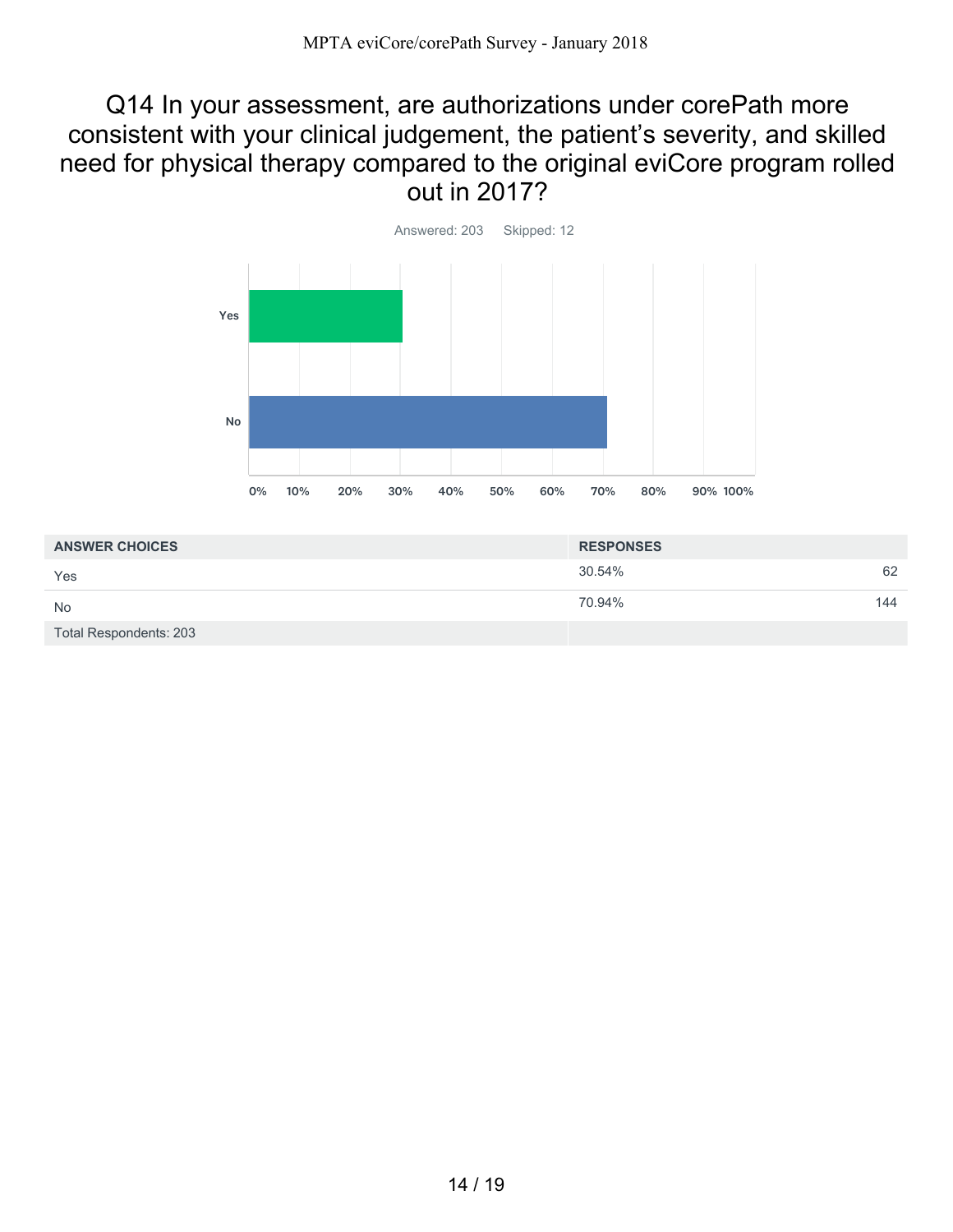#### Q15 Do there appear to be differences in the number of authorized visits between patients with orthopedic conditions and those patients with nonorthopedic conditions?



| <b>ANSWER CHOICES</b>         | <b>RESPONSES</b> |     |
|-------------------------------|------------------|-----|
| Yes                           | 42.50%           | 85  |
| <b>No</b>                     | 58.50%           | 117 |
| <b>Total Respondents: 200</b> |                  |     |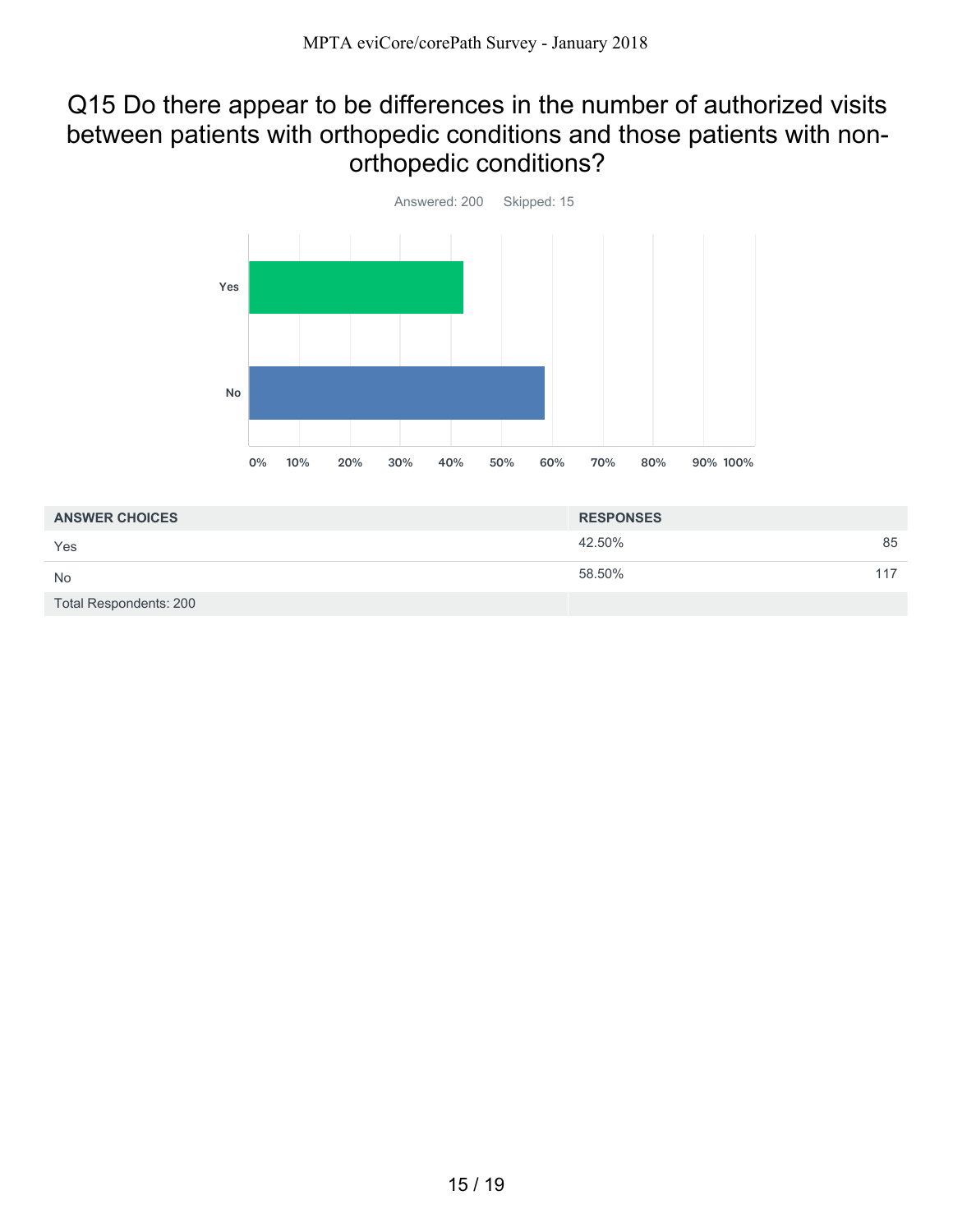## Q16 What mode of authorization do you use most often?



| <b>ANSWER CHOICES</b>         | <b>RESPONSES</b> |     |
|-------------------------------|------------------|-----|
| Website/online                | 76.78%           | 162 |
| Phone                         | 12.80%           | 27  |
| Fax                           | 21.33%           | 45  |
| <b>Total Respondents: 211</b> |                  |     |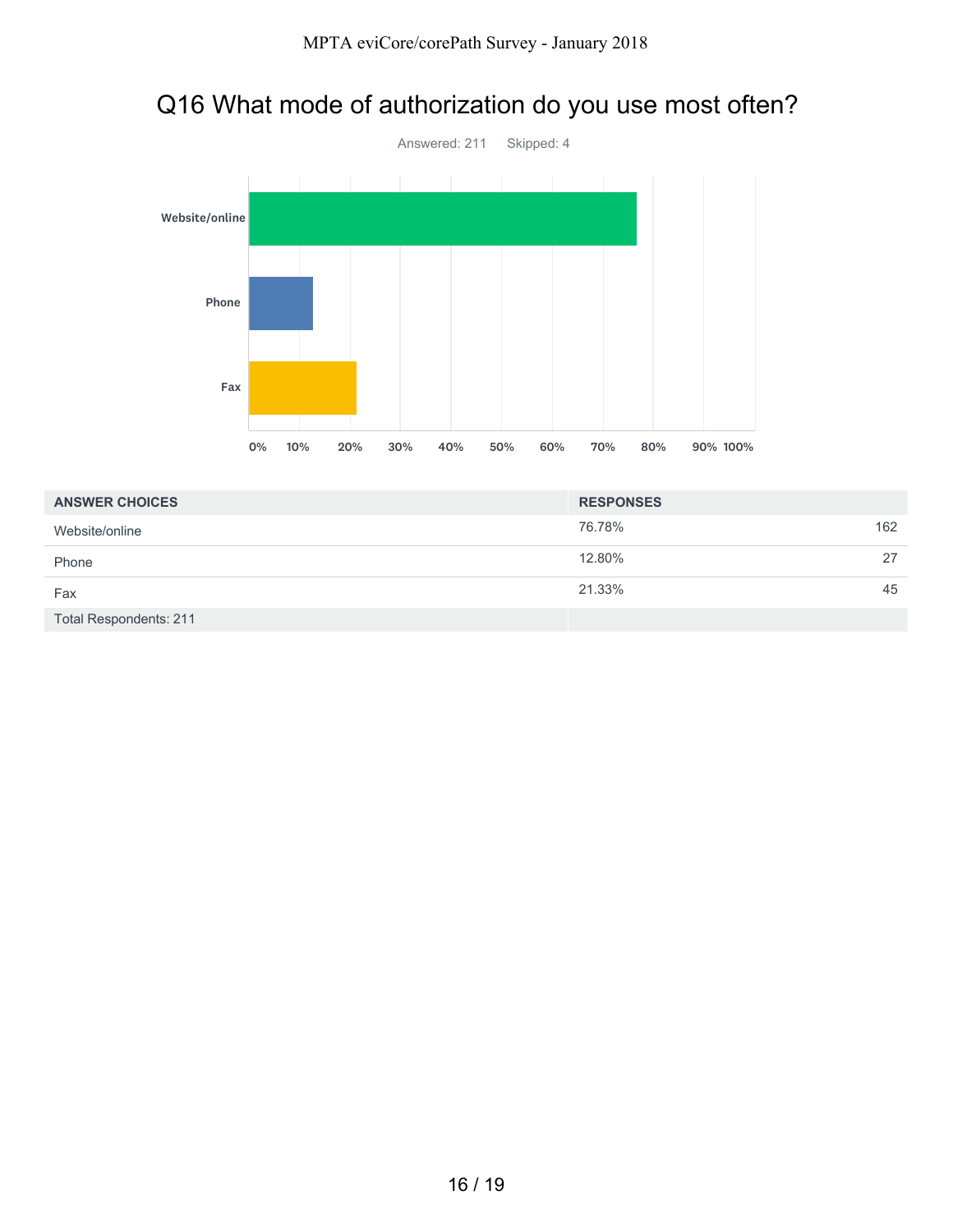#### Q17 Given a choice, what is your preferred mode of authorization transmission?



| <b>ANSWER CHOICES</b>  | <b>RESPONSES</b> |     |
|------------------------|------------------|-----|
| Website/online         | 84.29%           | 177 |
| Phone                  | 7.62%            | 16  |
| Fax                    | 18.57%           | 39  |
| Total Respondents: 210 |                  |     |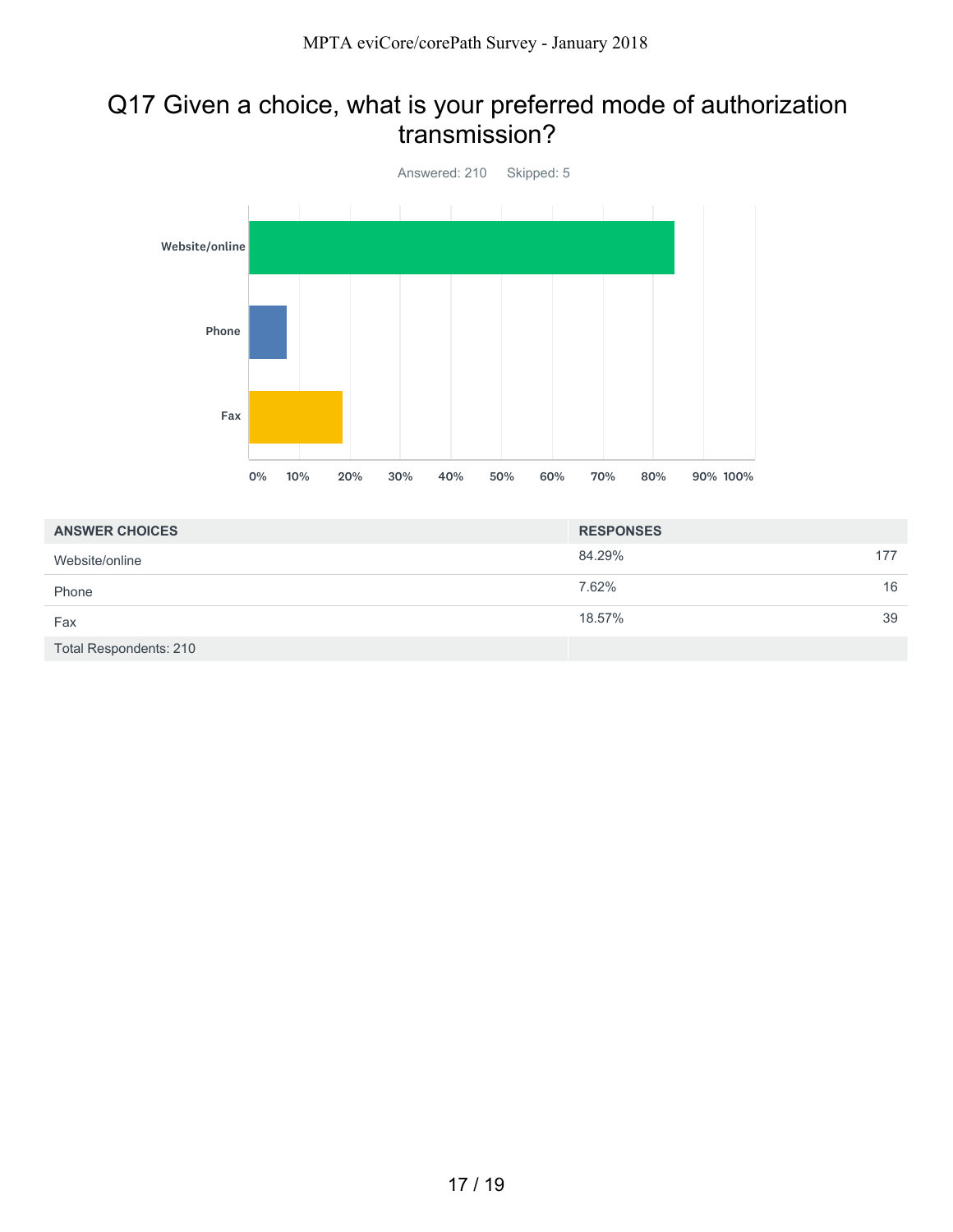### Q18 In your assessment, is the corePath process more time efficient than the eviCore program in 2017?



| <b>ANSWER CHOICES</b>  | <b>RESPONSES</b> |     |
|------------------------|------------------|-----|
| Yes                    | 37.81%           | 76  |
| <b>No</b>              | 62.69%           | 126 |
| Total Respondents: 201 |                  |     |